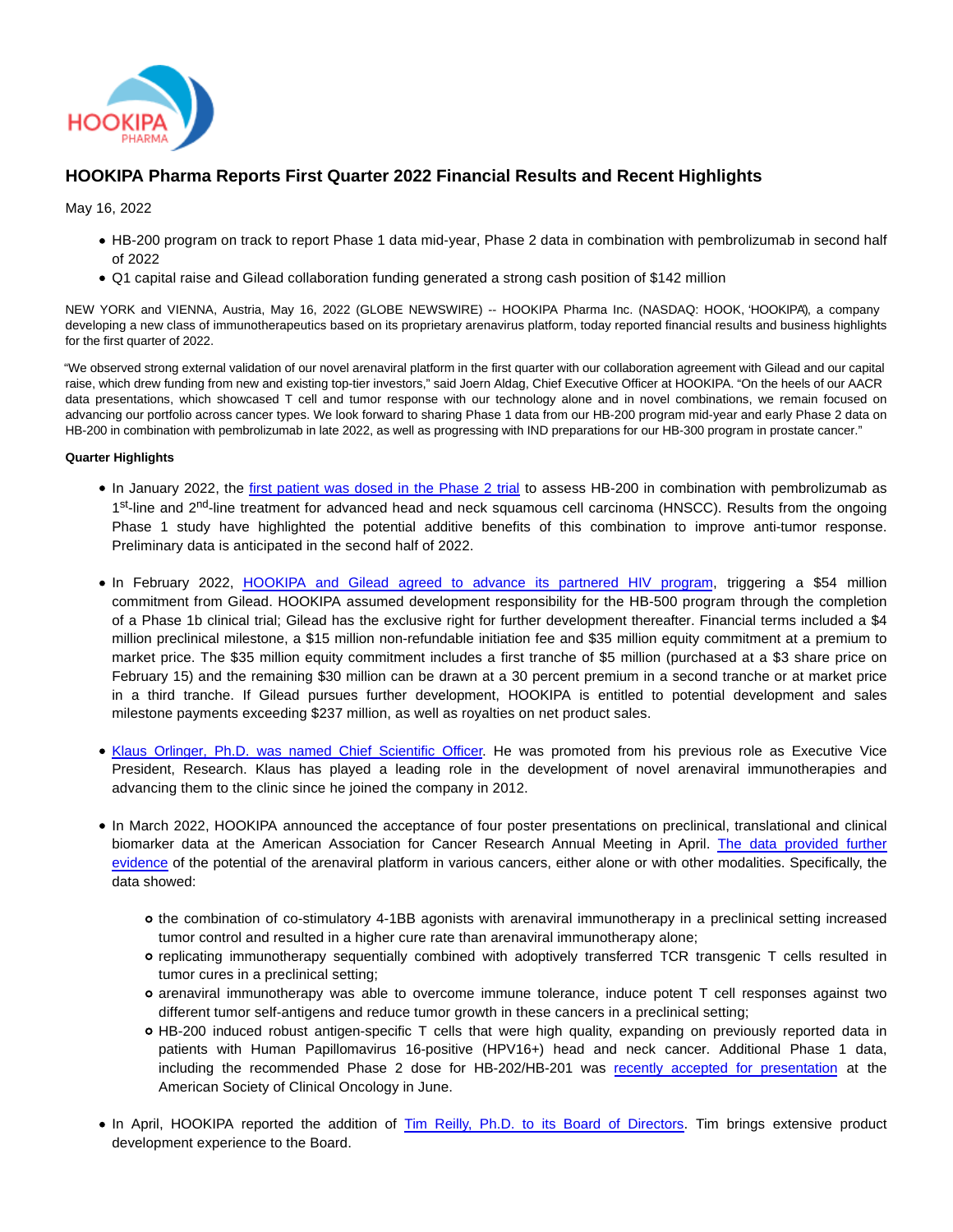#### **Upcoming Milestones**

- Phase 1 HB-200 data in HPV16+ head and neck cancer: Mid-2022
- Phase 2 HB-200 data in combination with pembrolizumab in HPV16+ head and neck cancer:
	- 1<sup>st</sup>-line initial data: 2H 2022
	- 2 nd-line initial data: 2H 2022
- Randomized Phase 2 HB-200 study in combination with pembrolizumab in 1<sup>st</sup> line for HPV16+ HNSCC: 1H 2023 (Fast Track designation)
- Prostate cancer IND: 3Q 2022
- Hepatitis B therapeutic IND: 2022 (Gilead-led)

#### **First Quarter 2022 Financial Results**

Cash Position: HOOKIPA's cash, cash equivalents and restricted cash as of March 31, 2022 was \$141.8 million compared to \$66.9 million as of December 31, 2021. The increase was primarily attributable to funds resulting from the amended and restated Gilead collaboration agreement, and the follow-on financing in March 2022, partly offset by cash used in operating activities.

Revenue was \$1.4 million for the three months ended March 31, 2022, and \$5.3 million for the three months ended March 31, 2021. The decrease was primarily due to lower cost reimbursements received under the Collaboration Agreement with Gilead and the fact that the \$4.0 million milestone payment and the \$15.0 million initiation fee received in the three months ended March 31, 2022 were mostly recorded as deferred revenue to be recognized in future accounting periods.

**Research and Development Expenses:** HOOKIPA's research and development expenses were \$16.6 million for the three months ended March 31, 2022, compared to \$20.2 million for the three months ended March 31, 2021.

The decrease for the three months ended March 31, 2022 compared to the three months ended March 31, 2021 was attributable to a decrease in direct research and development expenses, partially offset by an increase in indirect research and development expenses.

The decrease in direct research and development expenses was primarily driven by lower manufacturing expenses for our HB-200 and Gilead partnered programs and lower clinical study expenses due to the completion of patient enrollment of the Phase 2 study for our HB-101 program. Indirect research and development expenses increased slightly because of an increase in professional and consulting fees, partially offset by a decrease in personnel related costs.

**General and Administrative Expenses:** General and administrative expenses for the three months ended March 31, 2022 were \$5.0 million, compared to \$4.3 million for the three months ended March 31, 2021. The increase was primarily due to an increase in professional and consulting fees, and an increase in personnel-related expenses, partially offset by a decrease in other expenses. The increase in personnel-related expenses resulted from increased stock compensation expenses, a growth in headcount along with increased salaries in our general and administrative functions. The increase in professional and consulting fees was primarily attributable to intellectual property costs incurred in connection with filing and prosecuting patent applications as well as third-party license fees.

Net Loss: HOOKIPA's net loss was \$18.0 million for the three months ended March 31, 2022 compared to a net loss of \$17.2 million for the three months ended March 31, 2021. This increase was due to a decrease in revenues from collaboration and licensing, a decrease in grant income, an increase in general and administrative expenses, partially offset by a decrease in research and development expenses.

#### **About HOOKIPA**

HOOKIPA Pharma Inc. (NASDAQ: HOOK) is a clinical-stage biopharmaceutical company focused on developing novel immunotherapies, based on its proprietary arenavirus platform, that are designed to mobilize and amplify targeted T cells and thereby fight or prevent serious disease. HOOKIPA's replicating and non-replicating technologies are engineered to induce robust and durable antigen-specific CD8+ cell responses and pathogenneutralizing antibodies. HOOKIPA's pipeline includes its wholly-owned investigational arenaviral immunotherapeutics targeting HPV16+ cancers, prostate cancer, KRAS-mutated cancers (including colorectal, pancreatic and lung), and other undisclosed programs. In addition, HOOKIPA aims to develop functional cures of HBV and HIV in collaboration with Gilead.

Find out more about HOOKIPA online at [www.hookipapharma.com.](https://www.globenewswire.com/Tracker?data=WeGB-O3IFWGi1iEmMeHtHL1LVYbPBEPr2LSnkHeYlSg-oBhhm_hyQxgEzqcS5qVZ88naATXOiTIFGZds8-ciKXFH0IhT7xq0aUfC9MUJLeg=)

#### **HOOKIPA Forward Looking Statements**

Certain statements set forth in this press release constitute "forward-looking" statements within the meaning of the Private Securities Litigation Reform Act of 1995, as amended. Forward-looking statements can be identified by terms such as "believes," "expects," "plans," "potential," "would" or similar expressions and the negative of those terms. Such forward-looking statements involve substantial risks and uncertainties that could cause HOOKIPA's research and clinical development programs, future results, performance or achievements to differ significantly from those expressed or implied by the forward-looking statements. Such risks and uncertainties include, among others, the uncertainties inherent in the drug development process, including HOOKIPA's programs' early stage of development, the process of designing and conducting preclinical and clinical trials, the regulatory approval processes, the timing of regulatory filings, the challenges associated with manufacturing drug products, HOOKIPA's ability to successfully establish, protect and defend its intellectual property, risks relating to business interruptions resulting from the coronavirus (COVID-19) disease outbreak or similar public health crises, the impact of COVID-19 on the enrollment of patients and timing of clinical results, and other matters that could affect the sufficiency of existing cash to fund operations and HOOKIPA's ability to achieve the milestones under the agreement with Gilead. HOOKIPA undertakes no obligation to update or revise any forward-looking statements. For a further description of the risks and uncertainties that could cause actual results to differ from those expressed in these forward-looking statements, as well as risks relating to the business of the company in general, see HOOKIPA's quarterly report on Form 10-Q for the quarter ended March 31, 2022 which is available on the Security and Exchange Commission's website at www.sec.gov and HOOKIPA's website at www.hookipapharma.com.

Investors and others should note that we announce material financial information to our investors using our investor relations website [\(https://ir.hookipapharma.com/\),](https://www.globenewswire.com/Tracker?data=g_nawTRGjtD4ufG14lOlD3Di8PJu9Uv54abYl1QBuOGN8vzTuLIAkfqeoPKd2IaD-hk0QHKq74lBXxOOR2hpRxBE0iACXu8u7hqqsth9ZBE00kLZx7TeK6T0OU-LL_fE) SEC filings, press releases, public conference calls and webcasts. We use these channels, as well as social media, to communicate with our members and the public about our company, our services and other issues. It is possible that the information we post on social